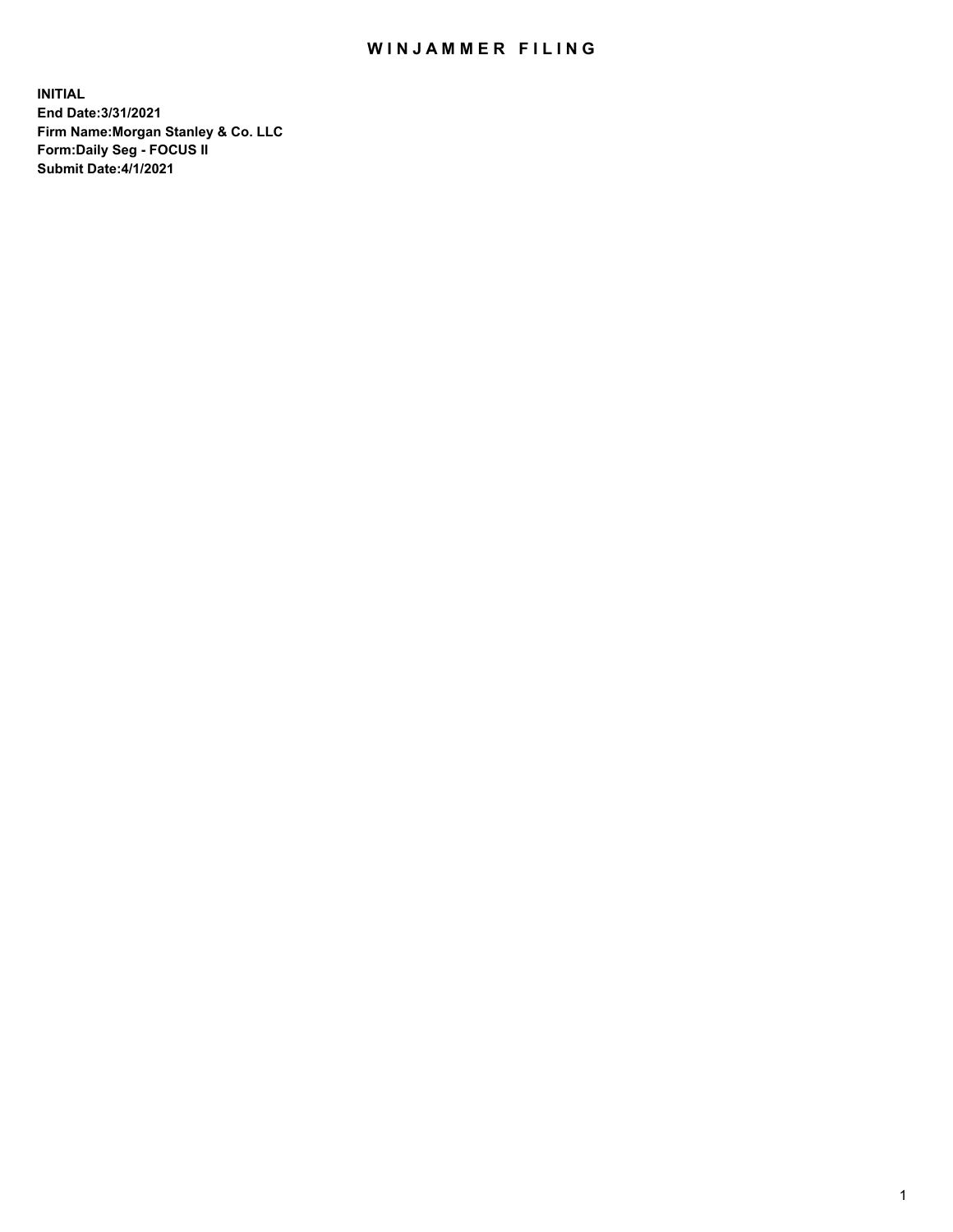**INITIAL End Date:3/31/2021 Firm Name:Morgan Stanley & Co. LLC Form:Daily Seg - FOCUS II Submit Date:4/1/2021 Daily Segregation - Cover Page**

| Name of Company                                                                                                                                                                                                                                                                                                                | Morgan Stanley & Co. LLC                                    |
|--------------------------------------------------------------------------------------------------------------------------------------------------------------------------------------------------------------------------------------------------------------------------------------------------------------------------------|-------------------------------------------------------------|
| <b>Contact Name</b>                                                                                                                                                                                                                                                                                                            | <b>Ikram Shah</b>                                           |
| <b>Contact Phone Number</b>                                                                                                                                                                                                                                                                                                    | 212-276-0963                                                |
| <b>Contact Email Address</b>                                                                                                                                                                                                                                                                                                   | Ikram.shah@morganstanley.com                                |
| FCM's Customer Segregated Funds Residual Interest Target (choose one):<br>a. Minimum dollar amount: ; or<br>b. Minimum percentage of customer segregated funds required:% ; or<br>c. Dollar amount range between: and; or<br>d. Percentage range of customer segregated funds required between: % and %.                       | 235,000,000<br><u>0</u><br>00<br>0 <sub>0</sub>             |
| FCM's Customer Secured Amount Funds Residual Interest Target (choose one):<br>a. Minimum dollar amount: ; or<br>b. Minimum percentage of customer secured funds required:%; or<br>c. Dollar amount range between: and; or<br>d. Percentage range of customer secured funds required between:% and%.                            | 140,000,000<br><u>0</u><br>0 <sub>0</sub><br>0 <sub>0</sub> |
| FCM's Cleared Swaps Customer Collateral Residual Interest Target (choose one):<br>a. Minimum dollar amount: ; or<br>b. Minimum percentage of cleared swaps customer collateral required:% ; or<br>c. Dollar amount range between: and; or<br>d. Percentage range of cleared swaps customer collateral required between:% and%. | 92,000,000<br><u>0</u><br>0 Q<br>0 <sub>0</sub>             |

Attach supporting documents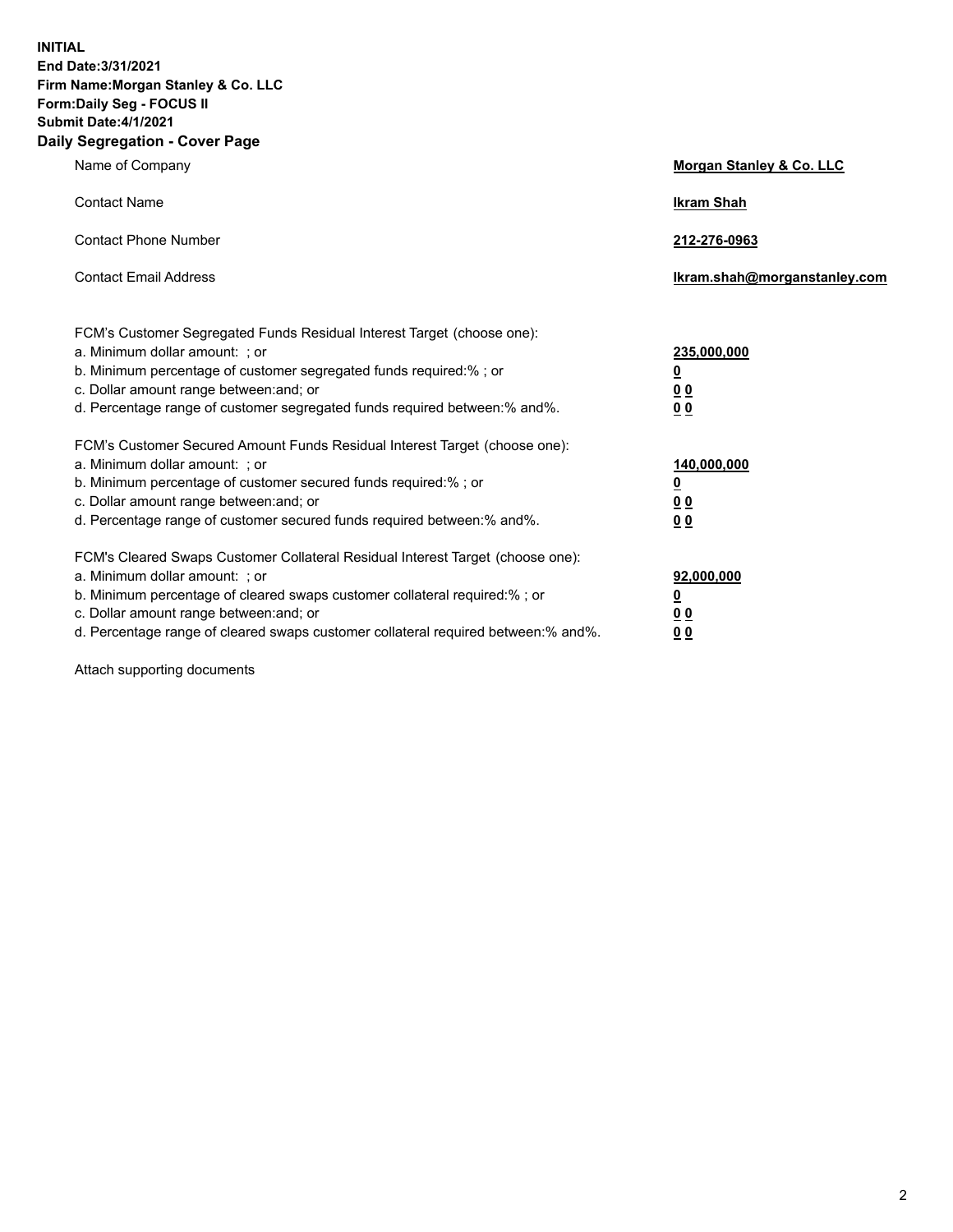## **INITIAL End Date:3/31/2021 Firm Name:Morgan Stanley & Co. LLC Form:Daily Seg - FOCUS II Submit Date:4/1/2021 Daily Segregation - Secured Amounts** Foreign Futures and Foreign Options Secured Amounts

Amount required to be set aside pursuant to law, rule or regulation of a foreign government or a rule of a self-regulatory organization authorized thereunder 1. Net ledger balance - Foreign Futures and Foreign Option Trading - All Customers A. Cash **4,515,926,920** [7315] B. Securities (at market) **2,239,348,885** [7317] 2. Net unrealized profit (loss) in open futures contracts traded on a foreign board of trade **289,670,991** [7325] 3. Exchange traded options a. Market value of open option contracts purchased on a foreign board of trade **18,041,685** [7335] b. Market value of open contracts granted (sold) on a foreign board of trade **-16,049,871** [7337] 4. Net equity (deficit) (add lines 1. 2. and 3.) **7,046,938,610** [7345] 5. Account liquidating to a deficit and account with a debit balances - gross amount **53,254,675** [7351] Less: amount offset by customer owned securities **-52,404,246** [7352] **850,429** [7354] 6. Amount required to be set aside as the secured amount - Net Liquidating Equity Method (add lines 4 and 5) 7. Greater of amount required to be set aside pursuant to foreign jurisdiction (above) or line 6. FUNDS DEPOSITED IN SEPARATE REGULATION 30.7 ACCOUNTS 1. Cash in banks A. Banks located in the United States **640,020,298** [7500] B. Other banks qualified under Regulation 30.7 **534,918,869** [7520] **1,174,939,167** 2. Securities A. In safekeeping with banks located in the United States **510,492,687** [7540] B. In safekeeping with other banks qualified under Regulation 30.7 **22,495,477** [7560] **532,988,164** 3. Equities with registered futures commission merchants A. Cash **22,070,571** [7580] B. Securities **0** [7590] C. Unrealized gain (loss) on open futures contracts **-1,005,288** [7600] D. Value of long option contracts **0** [7610] E. Value of short option contracts **0** [7615] **21,065,283** [7620] 4. Amounts held by clearing organizations of foreign boards of trade A. Cash **0** [7640] B. Securities **0** [7650] C. Amount due to (from) clearing organization - daily variation **0** [7660] D. Value of long option contracts **0** [7670] E. Value of short option contracts **0** [7675] **0** [7680] 5. Amounts held by members of foreign boards of trade A. Cash **3,535,994,322** [7700] B. Securities **1,706,360,721** [7710] C. Unrealized gain (loss) on open futures contracts **290,676,279** [7720] D. Value of long option contracts **18,041,685** [7730] E. Value of short option contracts **-16,049,871** [7735] **5,535,023,136** 6. Amounts with other depositories designated by a foreign board of trade **0** [7760] 7. Segregated funds on hand **0** [7765]

- 8. Total funds in separate section 30.7 accounts **7,264,015,750** [7770]
- 9. Excess (deficiency) Set Aside for Secured Amount (subtract line 7 Secured Statement Page 1 from Line 8)
- 10. Management Target Amount for Excess funds in separate section 30.7 accounts **140,000,000** [7780]
- 11. Excess (deficiency) funds in separate 30.7 accounts over (under) Management Target **76,226,711** [7785]

**0** [7305]

**7,047,789,039** [7355]

## **7,047,789,039** [7360]

[7530]

[7570]

[7740] **216,226,711** [7380]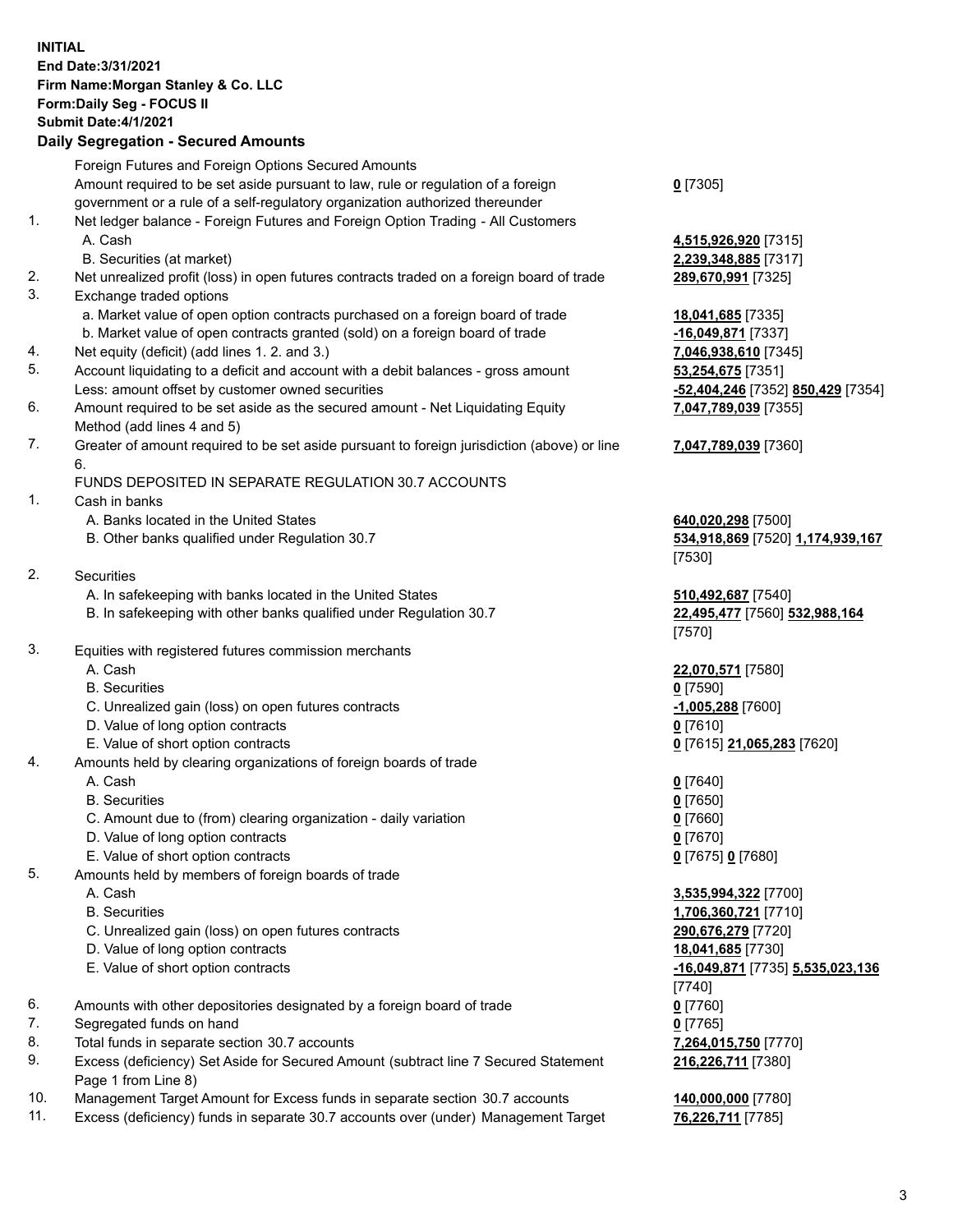**INITIAL End Date:3/31/2021 Firm Name:Morgan Stanley & Co. LLC Form:Daily Seg - FOCUS II Submit Date:4/1/2021 Daily Segregation - Segregation Statement** SEGREGATION REQUIREMENTS(Section 4d(2) of the CEAct) 1. Net ledger balance A. Cash **17,830,834,304** [7010] B. Securities (at market) **8,134,935,661** [7020] 2. Net unrealized profit (loss) in open futures contracts traded on a contract market **-532,763,187** [7030] 3. Exchange traded options A. Add market value of open option contracts purchased on a contract market **696,482,656** [7032] B. Deduct market value of open option contracts granted (sold) on a contract market **-328,538,438** [7033] 4. Net equity (deficit) (add lines 1, 2 and 3) **25,800,950,996** [7040] 5. Accounts liquidating to a deficit and accounts with debit balances - gross amount **518,334,790** [7045] Less: amount offset by customer securities **-516,652,712** [7047] **1,682,078** [7050] 6. Amount required to be segregated (add lines 4 and 5) **25,802,633,074** [7060] FUNDS IN SEGREGATED ACCOUNTS 7. Deposited in segregated funds bank accounts A. Cash **4,569,328,581** [7070] B. Securities representing investments of customers' funds (at market) **0** [7080] C. Securities held for particular customers or option customers in lieu of cash (at market) **1,196,728,591** [7090] 8. Margins on deposit with derivatives clearing organizations of contract markets A. Cash **13,454,791,592** [7100] B. Securities representing investments of customers' funds (at market) **0** [7110] C. Securities held for particular customers or option customers in lieu of cash (at market) **6,938,207,070** [7120] 9. Net settlement from (to) derivatives clearing organizations of contract markets **-348,379,130** [7130] 10. Exchange traded options A. Value of open long option contracts **696,482,656** [7132] B. Value of open short option contracts **-328,538,438** [7133] 11. Net equities with other FCMs A. Net liquidating equity **9,810,474** [7140] B. Securities representing investments of customers' funds (at market) **0** [7160] C. Securities held for particular customers or option customers in lieu of cash (at market) **0** [7170] 12. Segregated funds on hand **0** [7150] 13. Total amount in segregation (add lines 7 through 12) **26,188,431,396** [7180] 14. Excess (deficiency) funds in segregation (subtract line 6 from line 13) **385,798,322** [7190] 15. Management Target Amount for Excess funds in segregation **235,000,000** [7194]

16. Excess (deficiency) funds in segregation over (under) Management Target Amount Excess

**150,798,322** [7198]